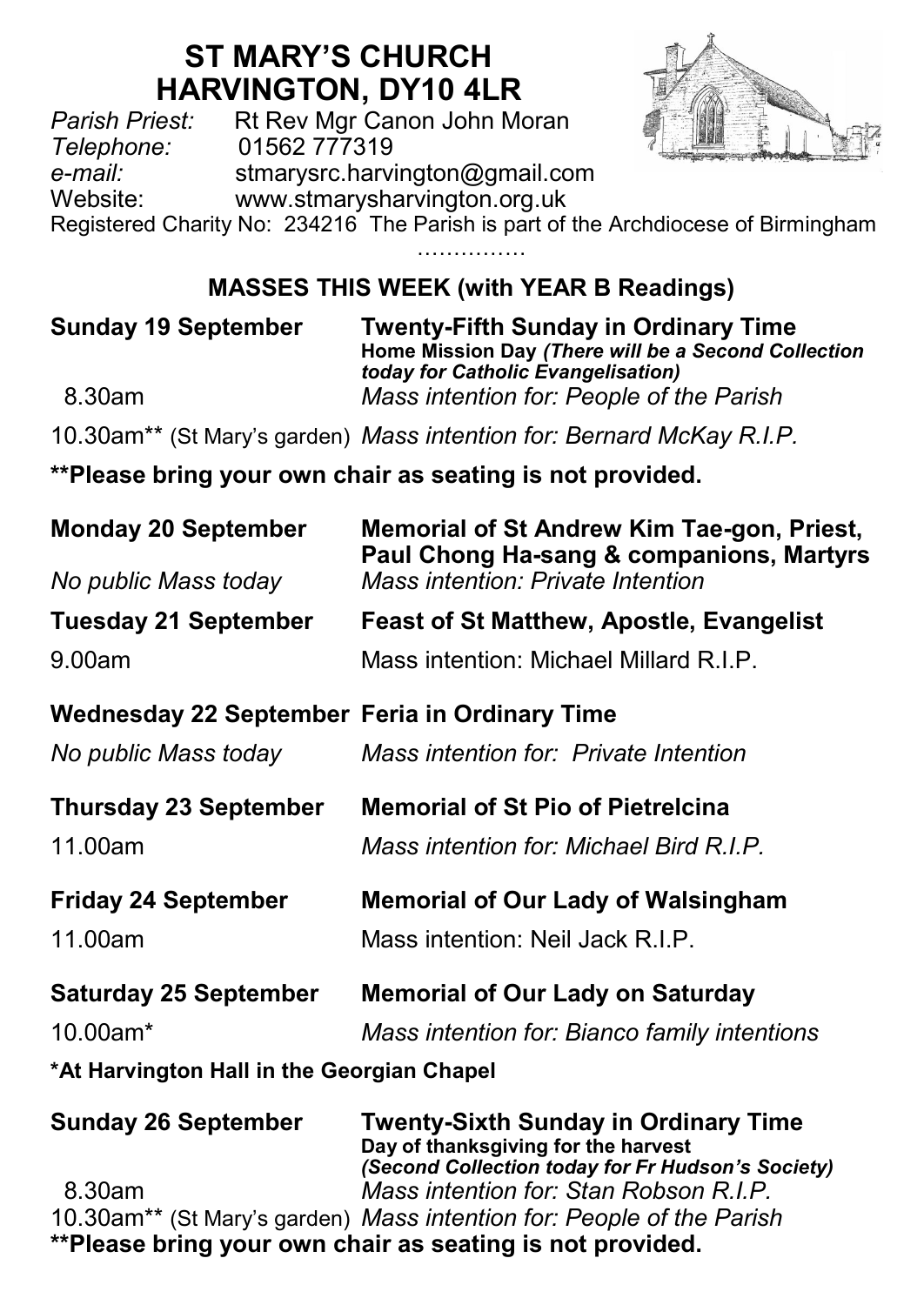**Anniversaries in September:** Rev William Thompson (1726), Rev Francis Parker (1779), Rev Richard Cornthwaite (1803), William Parkes, Thomas Parkes (1895), Ellen Ryan Ferris(1955) Rev John Love (1961), Bernard McKay (1985), Catherine Dawson (1992), Patrick Dawson (1998), Fave Bullock (1999), Violet Grove (1999), Joseph Haydon (2000),Mgr James Crighton (2001), John Keenan (2002) Michael Broadbent (2006), Leonard Bernard Myerscough (2010), Frank Verlic (2014), Peter Stubbins (2016), Patsy Mullins (2017), Michael Bird (2020)

……………………………………………………………………. In your charity, please pray for the repose of the souls of those who have died recently with funerals about to take place: **Trudi Woodall** and **Lucinda Robinson** May they Rest In Peace

………………………………………..

…………………………………………..

**In your prayers please remember parishioners and friends who are sick:**  Deirdre Brookes, Elizabeth Causer, Kathleen Clark, Liz and Lionel Cornish, Bob Grant, Jane and Peter Handley, Kay Hildebrandt, Sean McDermott.



… for all your offerings and donations. They are always gratefully received and enable Fr John to maintain our parish and to minister to our community.

#### **Contributions to the Parish: 6th-13thSeptember**

| Regular, weekly Gift Aid Direct Debit: £316.00            |         |
|-----------------------------------------------------------|---------|
| Gift Aid Envelopes:                                       | £84.00  |
| Loose cash:                                               | £213.57 |
| Second Collection for the Catholic Education Fund: £45.92 |         |
|                                                           |         |

…………………………………………...…..

### **WELCOME TO ST MARY'S!**

We ask everyone attending our premises to take note of the following:

- 'Track and Trace': It is no longer a legal requirement to provide contact details at a venue. If someone attends our premises who is found to be a Covid positive case, we will inform everyone on our parish email database. If you are not on our database and you want to be alerted you may provide us with your contact details or scan the displayed NHS QR code on your phone.
- When inside church, the congregation are strongly recommended to wear face coverings.
- The congregation are asked to spread out and not to kneel if someone is sitting down on the pew in front of them.
- If members of the congregation would like to ensure social distancing they may use a 'Please Leave Space' sign (available in the porch) and place it on the seat beside them in their pew.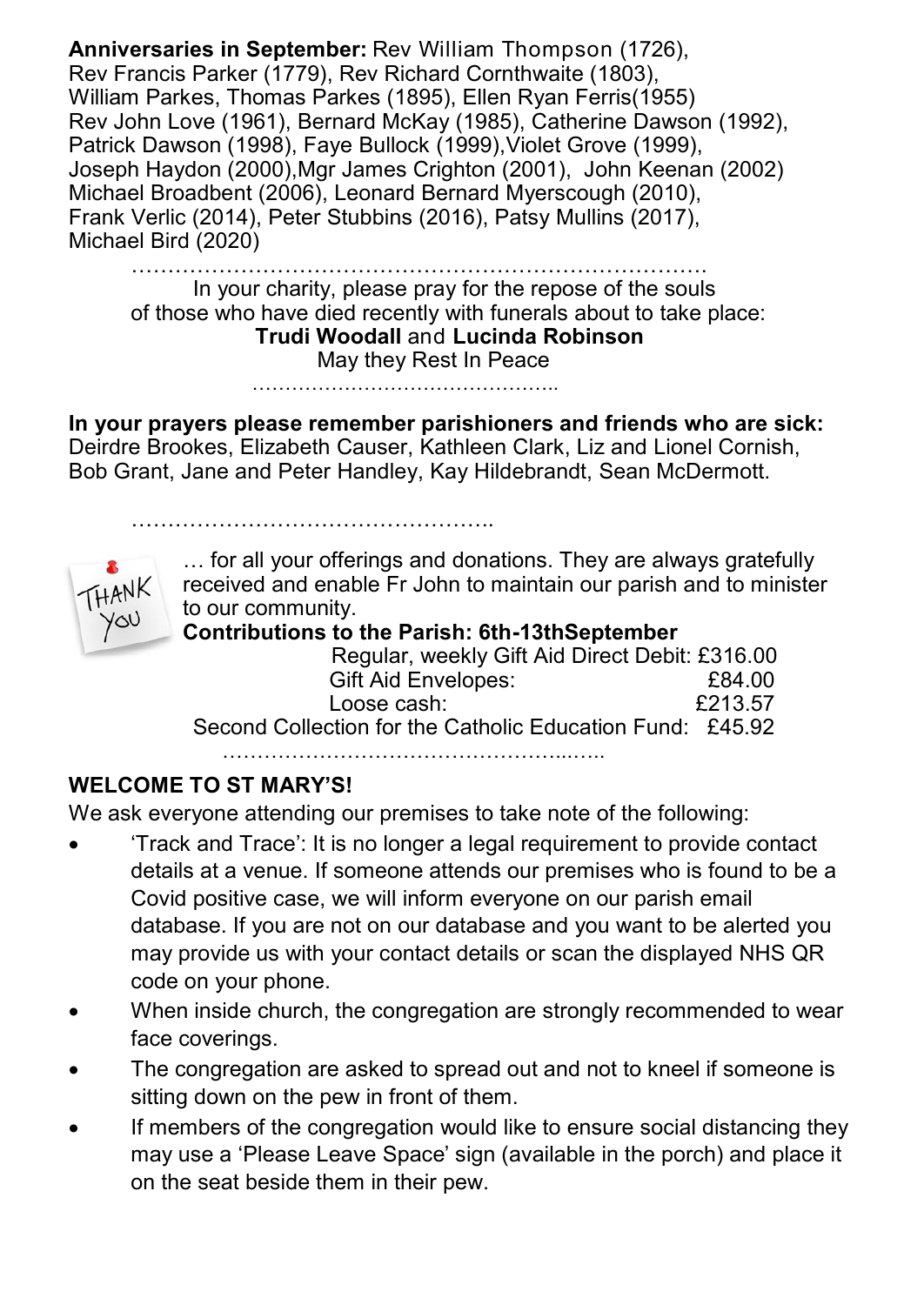Congratulations to parishioners



**Oliver, William, Ella, Lucy, Jess, Dylan, Edward** and **Matthew** 

who have recently received the sacrament of **Confirmation** 

Their parents and the whole parish are indebted to Marie Hesketh who kindly prepared the candidates in readiness to receive this Sacrament.

……………………………...

………………………………………….



**ALL St Mary's parishioners** are invited to a **'DIY PARISH PICNIC LUNCH PARTY'** on **Sunday 19th** 

**Sept** following the 10.30am Mass to celebrate Fr John's 80th birthday and his retirement as a Parish Priest. (… don't worry, Fr John **IS** staying at Harvington!). Please

bring your own picnic and chairs etc. Tea, coffee and orange squash will be provided as well as a little glass of fizz to toast Fr John's good health!



At **HARVINGTON HALL** on the 25th & 26th September there is a special event to 'meet' the  $\rm H\,A\,RV\,I\,N\,G\,T\,O\,N$  Tudor monarchs . Please see the Hall's website for further details: [www.harvingtonhall.co.uk](http://www.harvingtonhall.co.uk/)



Parents/Carers are warmly invited to attend **HAGLEY CATHOLIC HIGH SCHOOL'S** Open Morning on **Saturday 9th October** starting at 9am. We will be offering personal tours of the school site and a talk from the Principal. Please book your place via Eventbrite:

https://tinyurl.com/4m8ns695